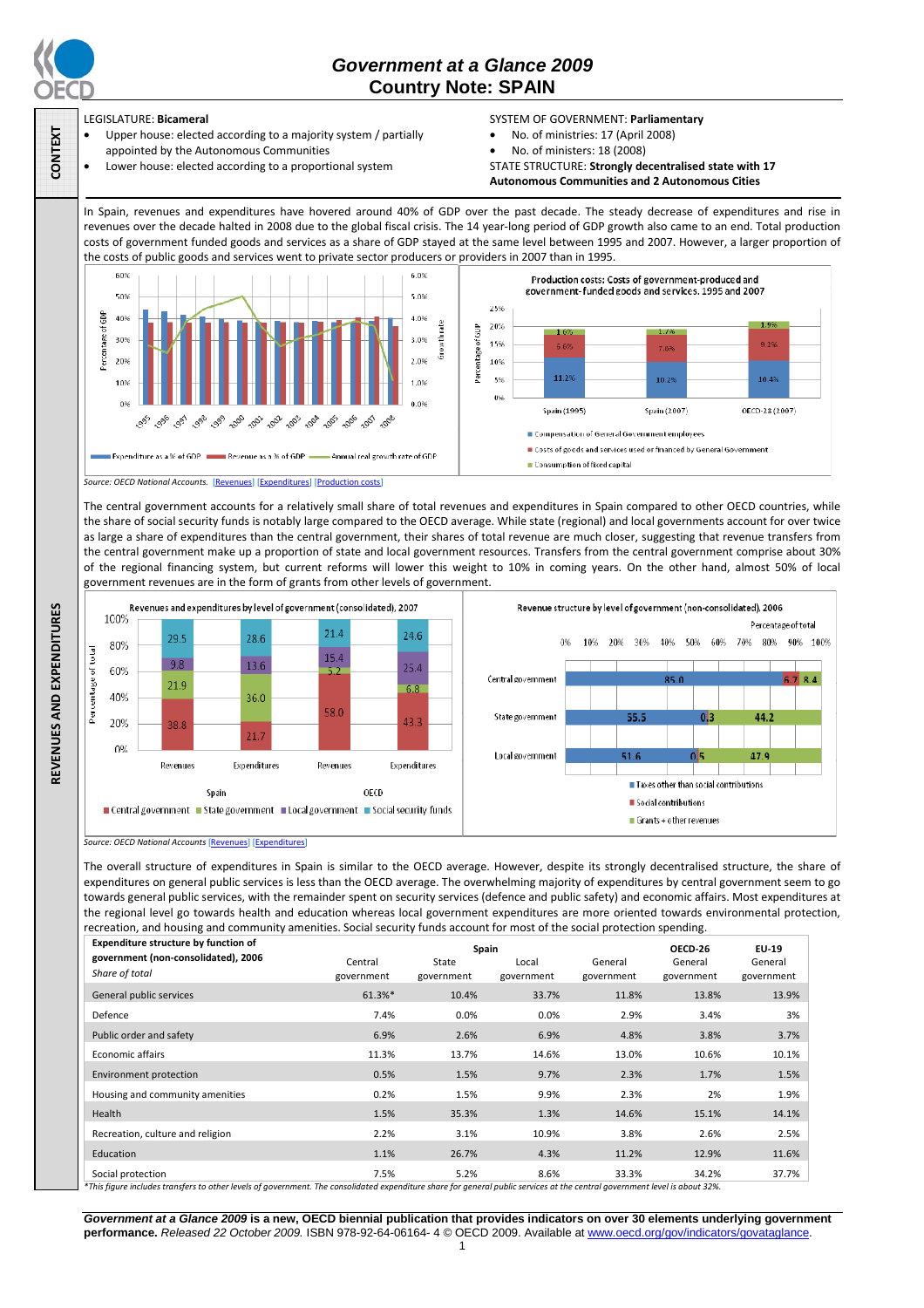



Government employment in Spain is decentralised, with the vast majority staff employed at the sub-central levels of government. The Spanish government employed about 13% of the labour force in 2005, slightly below the OECD average. The share of the labour force employed by government increased from 1995 to 2005 due to increases in staff employed by local governments and Autonomous Communities. While the overall government workforce increased by 43% over this period, employment by central government actually decreased by 6%.

*Source: OECD Comparison of Employment in the Public Domain Survey and Labour Force Survey* 

[General government employment] [Distribution by level]

Females represent a larger proportion of the central government workforce than the general labour force. About half of central government workers are female, compared to 41% of the general labour force. Within the central government, females fill almost onethird of senior managerial posts, higher than the OECD average of 24%. The central government workforce is ageing more rapidly than the general labour force and more rapidly than central government workers in many other OECD countries.

*Source: OECD Strategic HRM Survey and Labour Force Survey*  [Female participation] [Ageing]

The HRM system used by the Spanish central government is centralised, with some decision making, such as variable pay, delegated to line ministries. The use of performance assessments in HRM decisions is in line with other OECD countries while performance-related pay is used more extensively. Spain is characterised by a cadre of senior civil servants that are managed separately.

*Source: OECD Strategic HRM Survey*  [Delegation] [Recruitment] [Performance management]

In order to improve fiscal discipline, the central government annually generates medium-term expenditure estimates that span three years. The estimates take into account current legislation and anticipated changes, as well as macroeconomic and demographic projections. Like other countries, Spain uses expenditure ceilings. The central government approves an annual ceiling for non-financial expenditures. Performance information is used in Spain to a lesser extent than in other countries. However, it is sometimes used by the executive to allocate resources between programmes and ministries. *Source: OECD International Budget Practices and Procedures Database.*  [Medium-term] [Performance budgeting] [Executive flexibility]

OECD Journal on Budgeting: www.oecd.org/gov/budget/journal

Overall, Spain exhibits a high-degree of e-government readiness characterised by a large amount of services and information available online, an educated populace and relatively high broadband penetration. As in most OECD countries, businesses use of egovernment services more frequently than citizens.

*Source: United Nations E-Government Readiness Knowledge Base, Eurostat.*  [Readiness] [Uptake]

[OECD E-Government Publications]

*Government at a Glance 2009* **is a new, OECD biennial publication that provides indicators on over 30 elements underlying government performance.** *Released 22 October 2009.* ISBN 978-92-64-06164- 4 © OECD 2009. Available at www.oecd.org/gov/indicators/govataglance.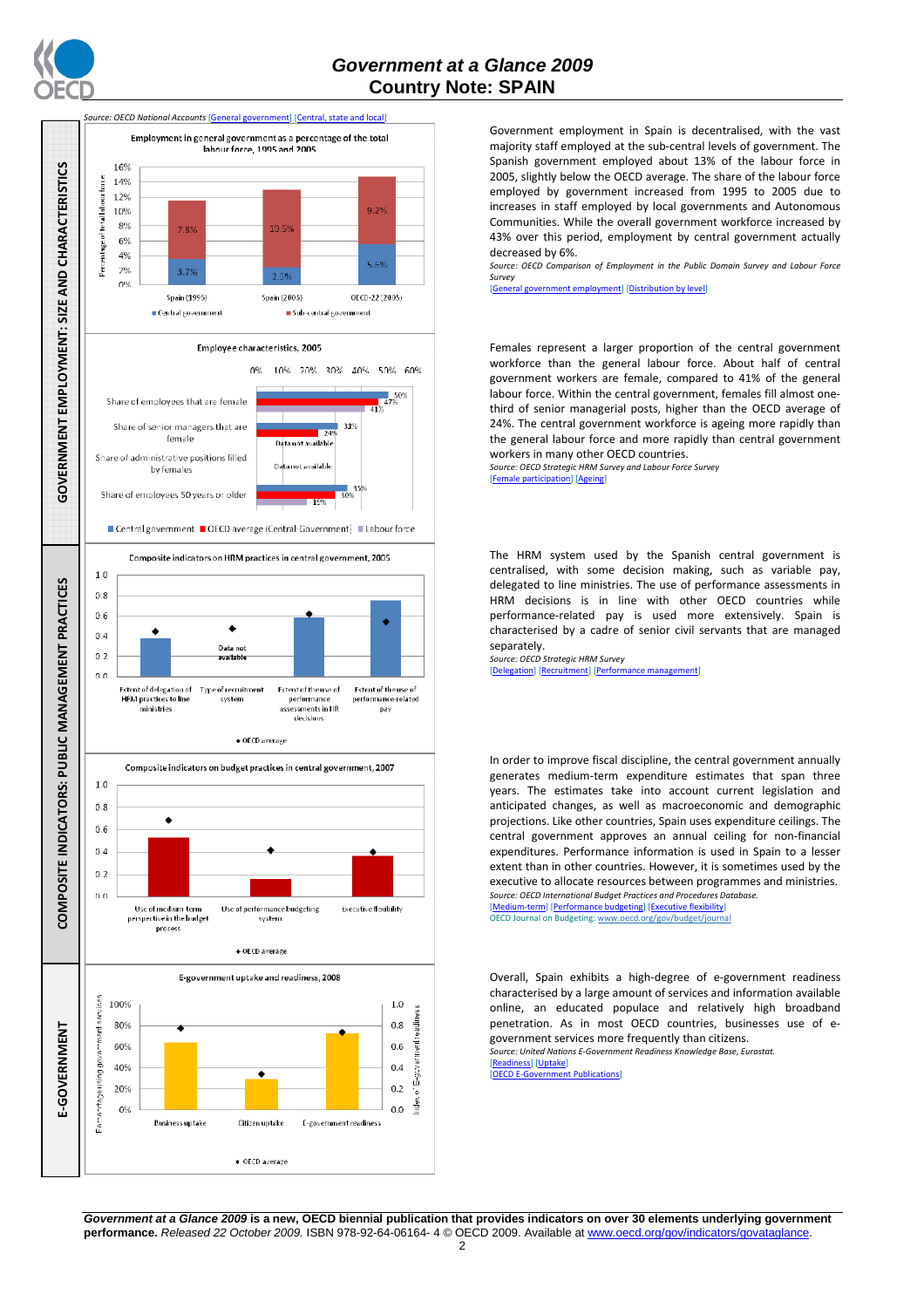

**INTEGRITY REGULATORY MANAGEMENT** 

REGULATORY MANAGEMENT

NTEGRITY

| <b>Requirements for disclosure</b>                                                                                                | Prime<br>Minister | Minister  | House<br>Legislators<br>Lower I | <b>Upper House</b><br><b>Legislators</b> |
|-----------------------------------------------------------------------------------------------------------------------------------|-------------------|-----------|---------------------------------|------------------------------------------|
| Assets and liabilities                                                                                                            | DP*               | $DP*$     | D                               | D                                        |
| Loans                                                                                                                             | $DP*$             | DP*       | D                               | D                                        |
| Sources and level of income                                                                                                       | <b>DP</b>         | <b>DP</b> | <b>DP</b>                       | <b>DP</b>                                |
| Outside positions                                                                                                                 | <b>DP</b>         | <b>DP</b> | <b>DP</b>                       | <b>DP</b>                                |
| Gifts                                                                                                                             | <b>DP</b>         | <b>DP</b> | <b>DP</b>                       | <b>DP</b>                                |
| Previous employment                                                                                                               | <b>DP</b>         | <b>DP</b> | <b>DP</b>                       | <b>DP</b>                                |
| D= Disclosed; DP= Disclosed and publicly available; ND= Not<br>disclosed; NA= Not applicable; * information is publicly available |                   |           |                                 |                                          |

**Types of information central government decision makers are required to disclose and level of transparency, 2009** 

as of October 2009.

#### **Requirements for Regulatory Impact Analysis (RIA) processes used by central governments**

|                                                                     | 2005                         | 2008                         |
|---------------------------------------------------------------------|------------------------------|------------------------------|
| Quality reviewed by body<br>external to Ministry<br>preparing rules | No                           | No                           |
| Required for draft primary<br>laws                                  | Only for major<br>regulation | Only for major<br>regulation |
| Required for draft<br>subordinate regulations                       | Only for major<br>regulation | Only for major<br>regulation |
| Required to quantify costs                                          | No                           | Only for major<br>regulation |
| Required to quantify<br>benefits                                    | No                           | No                           |
| Required to publicly<br>release results                             | No                           | No                           |

**Extent of programs for reducing administrative burdens at the central level of government** 

|                               | 1998 | 2005 | 2008 |
|-------------------------------|------|------|------|
| Explicit programme exists     | Yes  | Yes  | Yes  |
| Includes quantitative targets | Yes  | Yes  | Yes  |

Spain requires key elected officials from the executive and legislative branches to disclose a significant amount of private interests. However, unlike in many other OECD countries, information on financial interests (assets and liabilities and loans) for legislators are not made available to the public. A legislation bill regulating conflict of interest for members of the executive and high ranking officials in Spain's public services was approved in April 2006. The law became active by Royal Decree 432 in March 2009. In October 2009, the official Spanish government publication disclosed financial information of members of the executive. This law, as well as the Code of Good Governance, include many of the OECD recommendations regarding public ethics. *Source: OECD Survey on Integrity* 

[Disclosures]

The 2005 and 2008 surveys of Indicators of Systems of Regulatory Management examined the extent of governance practices designed to improve the quality of regulation in OECD countries. Among the most important practices are: the use of regulatory impact analysis (RIA) to assess the cost and benefits of new regulation and the institutional oversight of the quality of regulations; and the design of programs to reduce the costs of administrative activities on business and citizens.

While Spain is in the early stage of RIA implementation, it is taking steps to bolster its programme. For new regulation and legislation, there is an analysis of the financial and gender impact with an "explanatory" report justifying its need. A proposed new bill will require the production of a regulatory impact analysis report, which will combine and strengthen the information included in the current gender and explanatory reports. Spain reports having an administrative simplification programme that includes quantitative targets. The June 2008 Action Plan sets a target to reduce administrative burdens by 30% by 2012. The Bank of Spain estimates that these reductions will increase GDP by 1.4 points.

*Source: OECD Survey on Regulatory Management.* [<u>RIA] [Administrative simplification]</u><br>Regulatory Management Indicators: <u>www.oecd.org/regreform/indicators</u>

EU 15 reviews on Regulatory Reform: www.oecd.org/gov/regref/eu15 Background reports on Regulatory Reform: www.oecd.org/regreform/backgroundreports